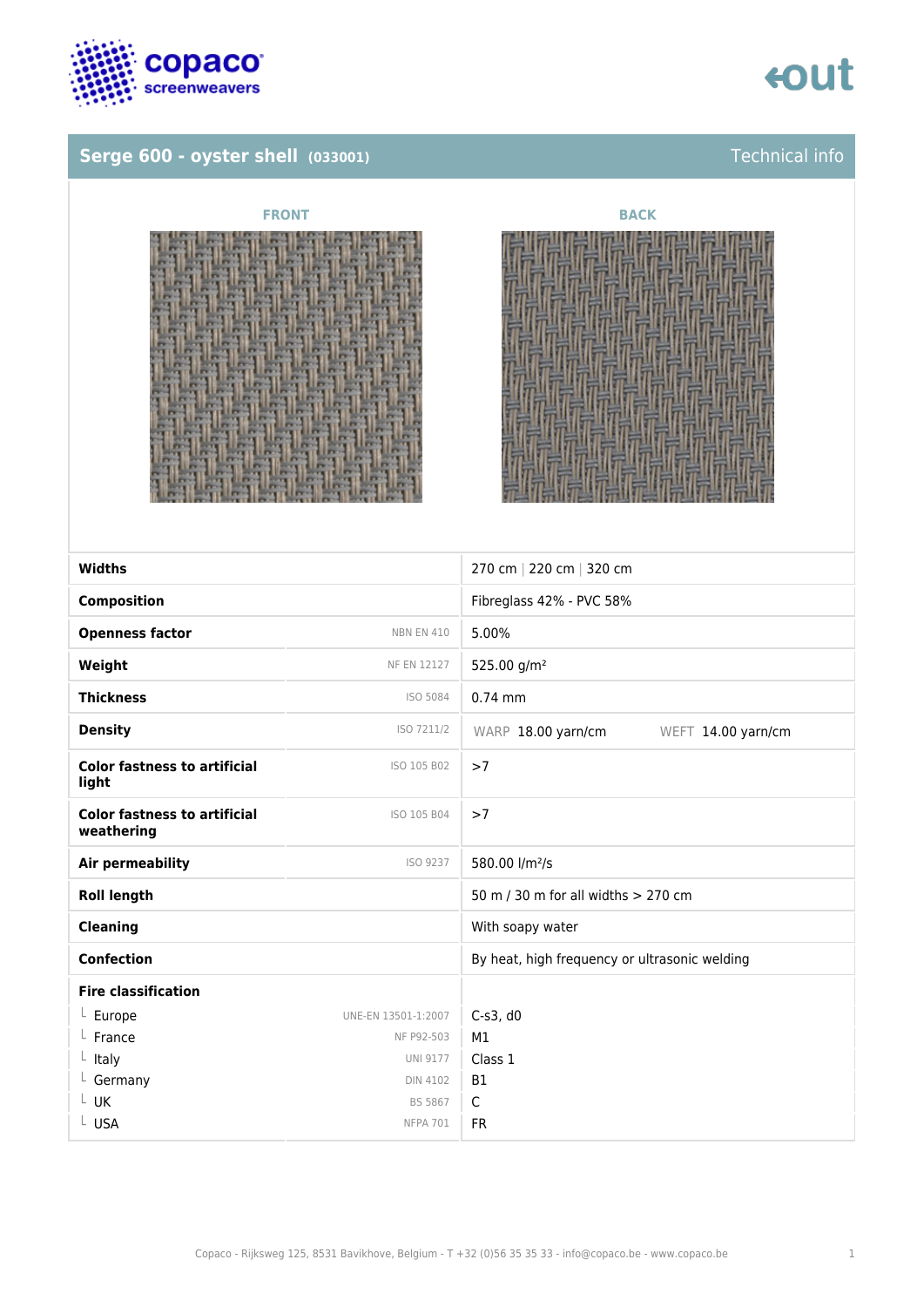

# tout

## **Serge 600 - oyster shell** (033001)

| <b>Technical info</b> |  |
|-----------------------|--|
|                       |  |
|                       |  |
|                       |  |

| <b>Tear strength</b><br>ISO 4674-1 methode 2           |                     |                     |
|--------------------------------------------------------|---------------------|---------------------|
| $L$ Original                                           | WARP 8.50 daN       | WEFT $7.50$ daN     |
| $\perp$ After climatic chamber -30°C                   | WARP 7.80 daN       | WEFT 7.50 daN       |
| $\perp$ After climatic chamber +70°C                   | WARP 8.20 daN       | WEFT 7.20 daN       |
| <b>Elongation up to break</b><br>ISO 1421              |                     |                     |
| $L$ Original                                           | <b>WARP 3.10 %</b>  | WEFT 2.75 %         |
| $\perp$ After color fastness to artificial light       | <b>WARP 4.00 %</b>  | <b>WEFT 2.90 %</b>  |
| $\perp$ After colour fastness to artificial weathering | <b>WARP 3.50 %</b>  | <b>WEFT 2.80 %</b>  |
| $\perp$ After climatic chamber -30°C                   | <b>WARP 3.00 %</b>  | WEFT 2.50 %         |
| $\perp$ After climatic chamber +70°C                   | <b>WARP 2.85 %</b>  | <b>WEFT 2.50 %</b>  |
| <b>Breaking strength</b><br>ISO 1421                   |                     |                     |
| $L$ Original                                           | WARP 260.00 daN/5cm | WEFT 225.00 daN/5cm |
| $\perp$ After color fastness to artificial light       | WARP 240.00 daN/5cm | WEFT 220.00 daN/5cm |
| $\perp$ After colour fastness to artificial weathering | WARP 240.00 daN/5cm | WEFT 225.00 daN/5cm |
| $\perp$ After climatic chamber -30°C                   | WARP 225.00 daN/5cm | WEFT 200.00 daN/5cm |
| $\perp$ After climatic chamber +70°C                   | WARP 180.00 daN/5cm | WEFT 185.00 daN/5cm |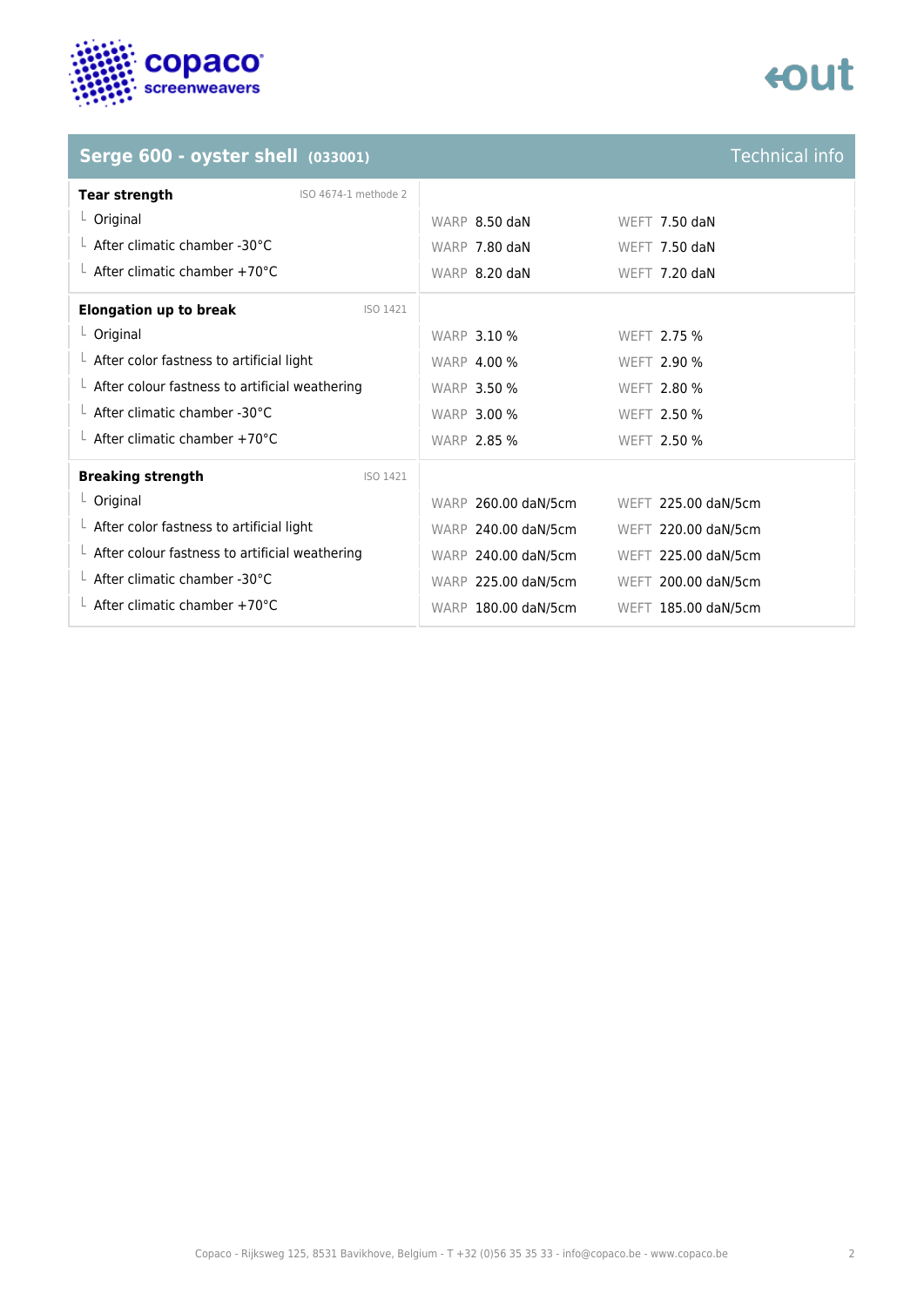



### **Front - Interior** Serge 600 - oyster shell (033001)

| <b>Visual properties</b> |  |  |
|--------------------------|--|--|
|                          |  |  |

| Tv = Visual light transmittance | 8.00% |
|---------------------------------|-------|
| Tuy = UV transmittance          | .90%  |

**As = Solar absorptance** 74.70%

**Rs = Solar reflectance** 17.00%

| Solar energetic properties      |        |
|---------------------------------|--------|
| As = Solar absorptance          | 74.70% |
| $Rs = Solar$ reflectance        | 17.00% |
| <b>Ts = Solar transmittance</b> | 8.30%  |

| Fabric + glazing: G-factor |      |      |      |           |
|----------------------------|------|------|------|-----------|
|                            | G    | Te   | Qi   | <b>SC</b> |
| <b>Glazing A</b>           | 0.62 | 0.07 | 0.55 | 0.73      |
| <b>Glazing B</b>           | 0.61 | 0.06 | 0.55 | 0.80      |
| <b>Glazing C</b>           | 0.51 | 0.04 | 0.47 | 0.87      |
| <b>Glazing D</b>           | 0.29 | 0.02 | 0.27 | 0.92      |

G = Total solar energy transmittance / Te = Direct solar transmittance / Qi = Secondary heat transfer factor / SC = Shading coefficient

| <b>Visual comfort</b>           |         |               |
|---------------------------------|---------|---------------|
| Normal solar transmittance      | Class 3 | Good effect   |
| Glare control                   | Class 1 | Little effect |
| Privacy night                   | Class 1 | Little effect |
| Visual contact with the outside | Class 3 | Good effect   |
| <b>Daylight utilisation</b>     | Class 1 | Little effect |

| Thermal comfort G-factor = Total solar energy transmittance |                  |                  |                  |
|-------------------------------------------------------------|------------------|------------------|------------------|
| <b>Glazing A</b>                                            | <b>Glazing B</b> | <b>Glazing C</b> | <b>Glazing D</b> |
| Class 0                                                     | Class 0          | Class 0          | Class 2          |

| Thermal comfort Qi-factor = Secondary heat transfer factor |                  |                  |                  |
|------------------------------------------------------------|------------------|------------------|------------------|
| <b>Glazing A</b>                                           | <b>Glazing B</b> | <b>Glazing C</b> | <b>Glazing D</b> |
| Class 0                                                    | Class 0          | Class 0          | Class 1          |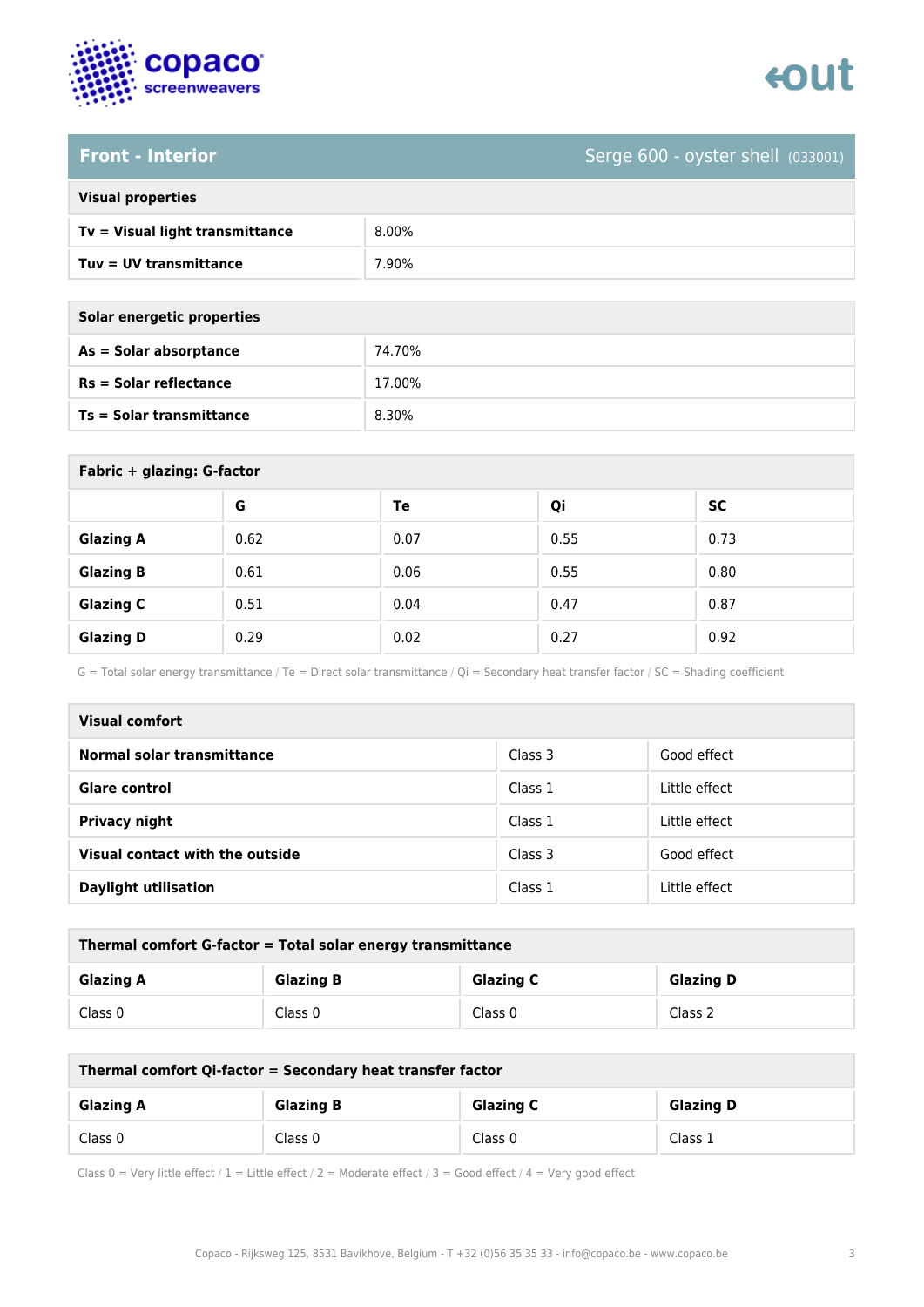

# **Back - Interior** Serge 600 - oyster shell (033001)

| <b>Visual properties</b> |  |
|--------------------------|--|
|                          |  |

| Tv = Visual light transmittance | 8.00%   |
|---------------------------------|---------|
| Tuy = UV transmittance          | $.90\%$ |

| Solar energetic properties      |        |
|---------------------------------|--------|
| As = Solar absorptance          | 73.30% |
| $Rs = Solar$ reflectance        | 18.40% |
| <b>Ts = Solar transmittance</b> | 8.30%  |

| Fabric + glazing: G-factor |      |      |      |           |
|----------------------------|------|------|------|-----------|
|                            | G    | Te   | Qi   | <b>SC</b> |
| <b>Glazing A</b>           | 0.62 | 0.07 | 0.55 | 0.72      |
| <b>Glazing B</b>           | 0.60 | 0.06 | 0.55 | 0.80      |
| <b>Glazing C</b>           | 0.51 | 0.04 | 0.47 | 0.86      |
| <b>Glazing D</b>           | 0.29 | 0.02 | 0.27 | 0.92      |

G = Total solar energy transmittance / Te = Direct solar transmittance / Qi = Secondary heat transfer factor / SC = Shading coefficient

| <b>Visual comfort</b>           |         |               |
|---------------------------------|---------|---------------|
| Normal solar transmittance      | Class 3 | Good effect   |
| <b>Glare control</b>            | Class 1 | Little effect |
| <b>Privacy night</b>            | Class 1 | Little effect |
| Visual contact with the outside | Class 3 | Good effect   |
| <b>Daylight utilisation</b>     | Class 1 | Little effect |

| Thermal comfort G-factor = Total solar energy transmittance |                  |                  |                  |  |
|-------------------------------------------------------------|------------------|------------------|------------------|--|
| <b>Glazing A</b>                                            | <b>Glazing B</b> | <b>Glazing C</b> | <b>Glazing D</b> |  |
| Class 0                                                     | Class 0          | Class 0          | Class 2          |  |

| Thermal comfort Qi-factor = Secondary heat transfer factor |                  |                  |                  |  |
|------------------------------------------------------------|------------------|------------------|------------------|--|
| <b>Glazing A</b>                                           | <b>Glazing B</b> | <b>Glazing C</b> | <b>Glazing D</b> |  |
| Class 0                                                    | Class 0          | Class 0          | Class 1          |  |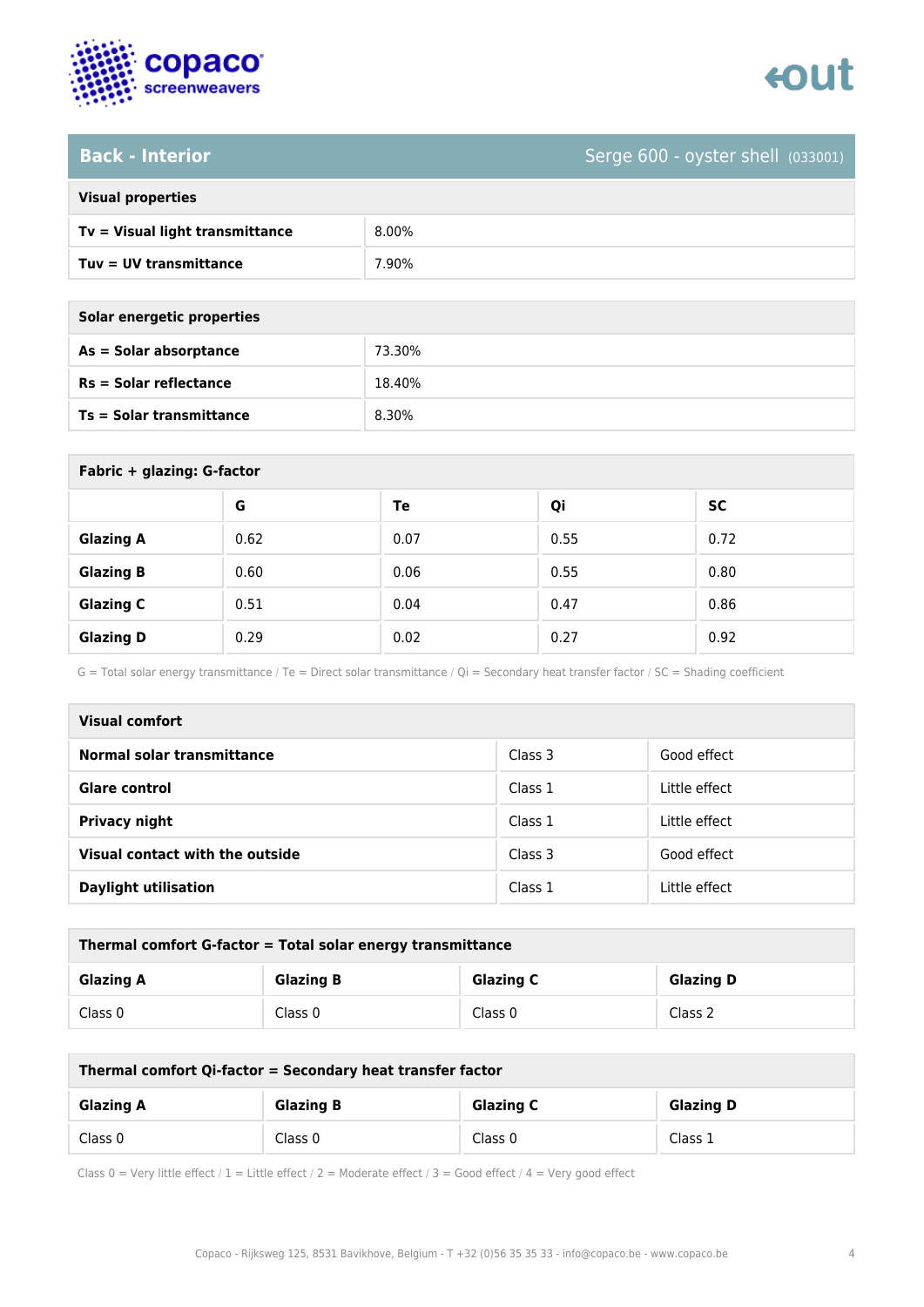



## **Front - Exterior** Serge 600 - oyster shell (033001)

| <b>Visual properties</b> |  |  |
|--------------------------|--|--|
|                          |  |  |

| Tv = Visual light transmittance | 8.00%            |
|---------------------------------|------------------|
| $Tuv = UV$ transmittance        | $^{\prime}.90\%$ |

**As = Solar absorptance** 74.70%

**Rs = Solar reflectance** 17.00%

| Solar energetic properties |        |
|----------------------------|--------|
| As = Solar absorptance     | 74.70% |
| $Rs = Solar$ reflectance   | 17.00% |
| Ts = Solar transmittance   | 8.30%  |

| Fabric + glazing: G-factor |      |      |      |           |
|----------------------------|------|------|------|-----------|
|                            | G    | Te   | Qi   | <b>SC</b> |
| <b>Glazing A</b>           | 0.23 | 0.07 | 0.16 | 0.28      |
| <b>Glazing B</b>           | 0.19 | 0.06 | 0.13 | 0.24      |
| <b>Glazing C</b>           | 0.12 | 0.04 | 0.08 | 0.20      |
| <b>Glazing D</b>           | 0.10 | 0.02 | 0.07 | 0.31      |

G = Total solar energy transmittance / Te = Direct solar transmittance / Qi = Secondary heat transfer factor / SC = Shading coefficient

| Thermal comfort G-factor = Total solar energy transmittance |                  |                  |                  |  |
|-------------------------------------------------------------|------------------|------------------|------------------|--|
| <b>Glazing A</b>                                            | <b>Glazing B</b> | <b>Glazing C</b> | <b>Glazing D</b> |  |
| Class 2                                                     | Class 2          | Class 3          | Class 4          |  |

| Thermal comfort Qi-factor = Secondary heat transfer factor |                  |                  |                  |  |
|------------------------------------------------------------|------------------|------------------|------------------|--|
| <b>Glazing A</b>                                           | <b>Glazing B</b> | <b>Glazing C</b> | <b>Glazing D</b> |  |
| Class 2                                                    | Class 2          | Class 3          | Class 3          |  |